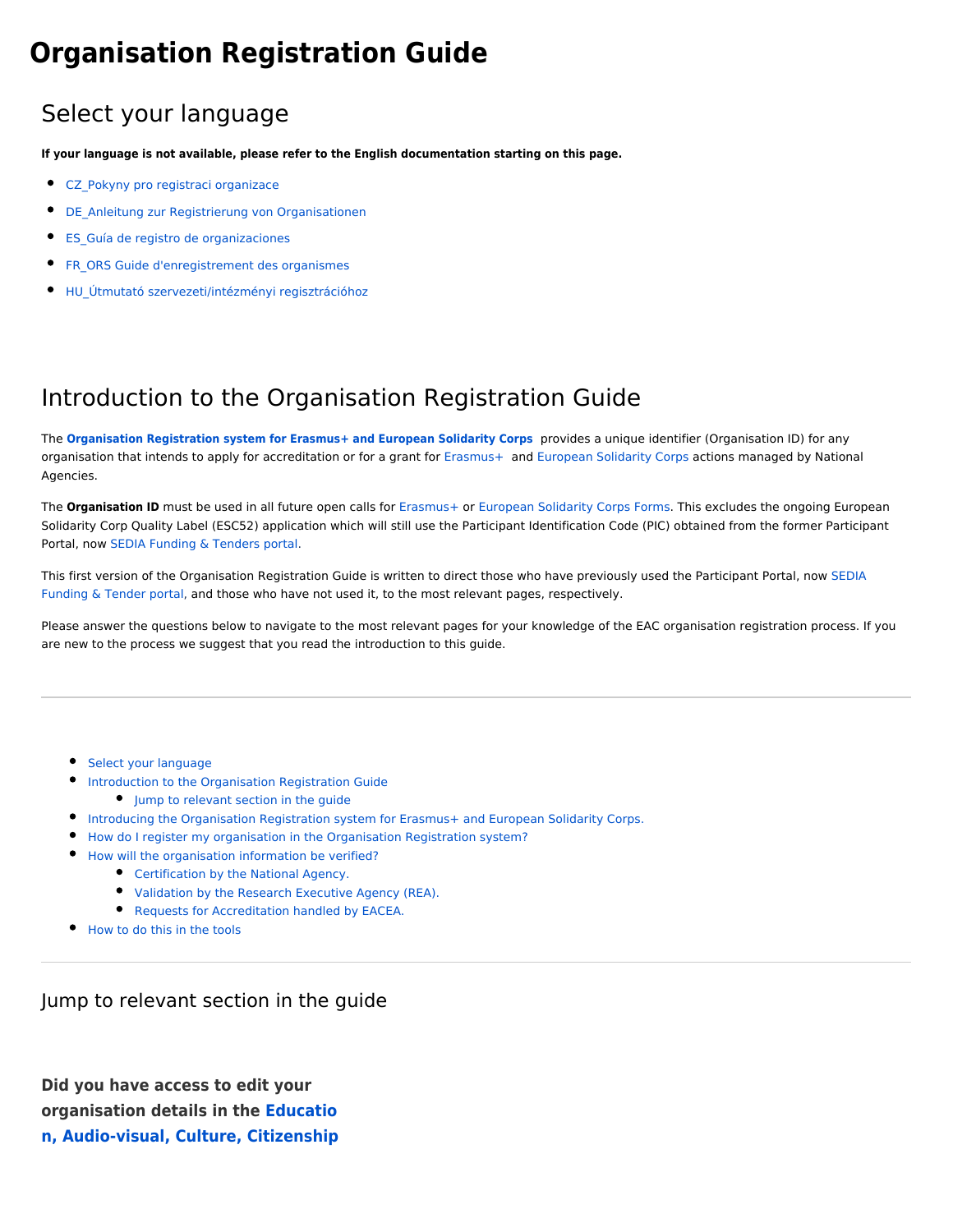#### **[and Volunteering Participant Portal](https://webgate.ec.europa.eu/fpfis/wikis/display/NAITDOC/Participant+Portal+Guide),**

### **now SEDIA Funding & Tenders**

#### **portal?**

#### **Yes.**

If you previously had access to edit the organisation details in the Partici pant Portal, now [SEDIA Funding & Tender portal](https://ec.europa.eu/info/funding-tenders/opportunities/portal/screen/home), you have retained this access to edit the organisation details in the Organisation Registration system. Please log into the Erasmus+ and European Solidarity Corps platform to view your list of organisations: [My Organisations.](https://webgate.ec.europa.eu/fpfis/wikis/display/NAITDOC/OID+My+Organisations) You must use the same email address that is associated to your EU Login and is indicated in the Participant Portal. See more details on how to [modify](https://webgate.ec.europa.eu/fpfis/wikis/display/NAITDOC/OID+Modify+Organisation)  [your organisation](https://webgate.ec.europa.eu/fpfis/wikis/display/NAITDOC/OID+Modify+Organisation) after you have logged in. You will also view the Organisation ID from [My Organisations](https://webgate.ec.europa.eu/fpfis/wikis/display/NAITDOC/OID+My+Organisations) list.

If you had access previously but do not have in the new Organisation Registration system, please see below for [instructions on what to do.](#page-2-0)

**No.**

Do you know the Participant Identification Code (PIC) for the organisation that you wish to register?

**Yes.**

Use the [Search](https://webgate.ec.europa.eu/fpfis/wikis/display/NAITDOC/OID+How+to+search+for+organisations) feature to find your Organisation ID.

**No. / I don't think so.** 

Just in case, double check that your organisation has not been previously registered using the [Search](https://webgate.ec.europa.eu/fpfis/wikis/display/NAITDOC/OID+How+to+search+for+organisations) feature. Once you are certain it is not [register](https://webgate.ec.europa.eu/fpfis/wikis/display/NAITDOC/OID+How+to+register+an+organisation)ed, please register your organisation.

If you find multiple results matching your organisation details, a sk a colleague within your organisation for guidance on which to choose. If any of the PICs/Organisation IDs is associated with an ECHE code, this is deemed to be the correct organisation to further use in web applications.

**Did your organisation previously apply for an accreditation or grant for [Erasmus+](https://ec.europa.eu/programmes/erasmus-plus/resources/programme-guide_en) (managed by National Agencies) and/or [European](https://ec.europa.eu/youth/solidarity-corps/how-to-apply_en)  [Solidarity Corps?](https://ec.europa.eu/youth/solidarity-corps/how-to-apply_en)**

#### **Yes.**

Use the [Search](https://webgate.ec.europa.eu/fpfis/wikis/display/NAITDOC/OID+How+to+search+for+organisations) feature to find your Organisation ID.

#### **No. / I don't think so.**

Just in case, double check that your organisation has not been previously registered using the [Search](https://webgate.ec.europa.eu/fpfis/wikis/display/NAITDOC/OID+How+to+search+for+organisations) feature. Once you are certain it is not [register](https://webgate.ec.europa.eu/fpfis/wikis/display/NAITDOC/OID+How+to+register+an+organisation)ed, please register your organisation.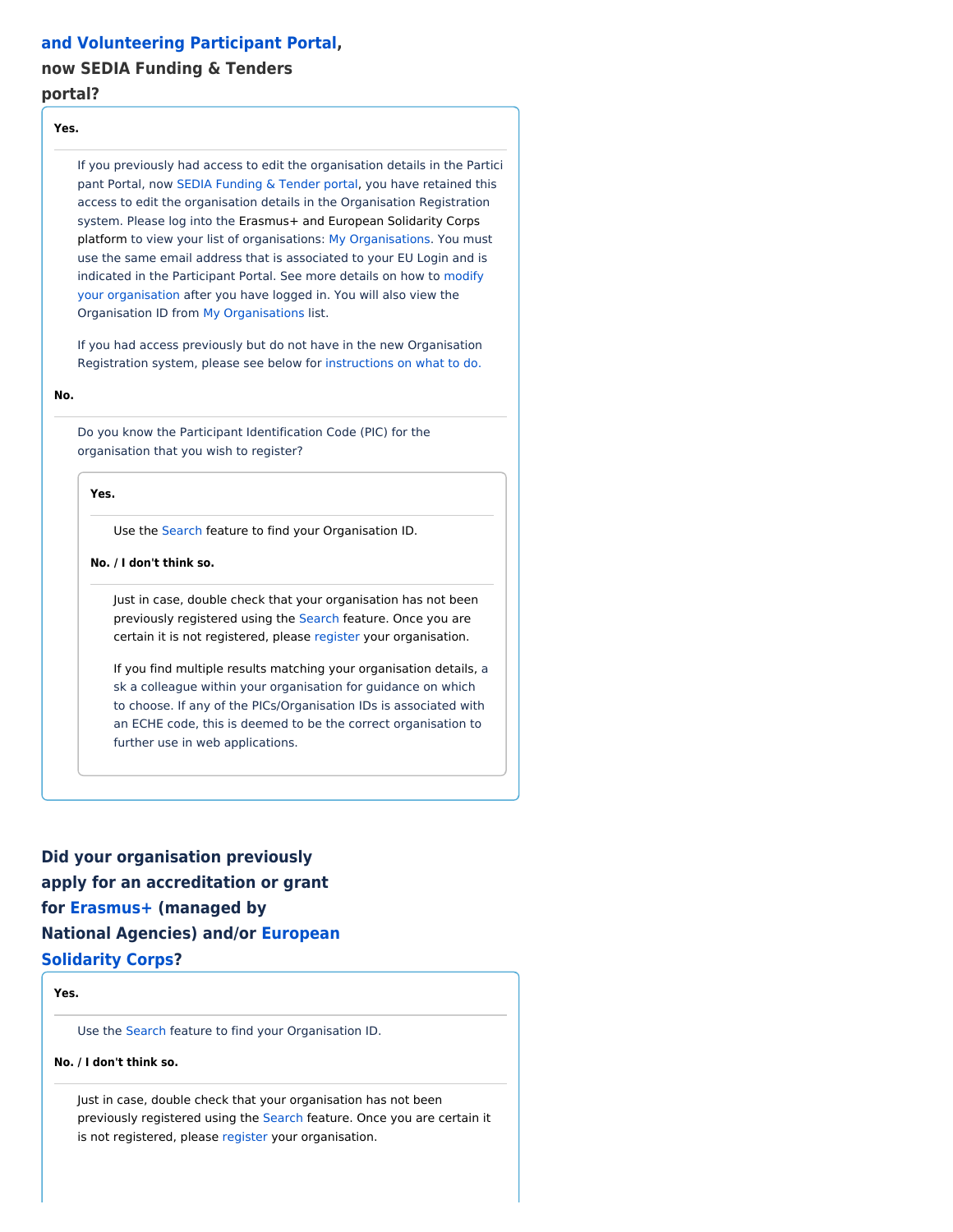If you find multiple results matching your organisation details, ask a colleague within your organisation for guidance on which to choose. If any of the PICs/Organisation IDs is associated with an ECHE code, this is deemed to be the correct organisation to further use in web applications.

#### **I don't know.**

The **eligibility criteria** in the [Erasmus+ Programme Guide](https://ec.europa.eu/programmes/erasmus-plus/resources/programme-guide_en) and the [Europ](https://ec.europa.eu/youth/solidarity-corps/resources-and-contacts_en) [ean Solidarity Corps Guide](https://ec.europa.eu/youth/solidarity-corps/resources-and-contacts_en) indicates the actions that are [Erasmus+](https://ec.europa.eu/programmes/erasmus-plus/resources/programme-guide_en) (man aged by National Agencies) and [European Solidarity Corps](https://ec.europa.eu/youth/solidarity-corps/how-to-apply_en) actions.

Use the [Search](https://webgate.ec.europa.eu/fpfis/wikis/display/NAITDOC/OID+How+to+search+for+organisations) feature to find your Organisation ID. If you can't find it or if you find multiple results, ask a colleague within your organisation for guidance on the correct PIC to use. In case of multiple PICs, if any is associated with an ECHE code, this is deemed to be the correct PIC.

## **Did you find your Organisation ID in**

#### **the system?**

Take note of the Organisation ID. You can now use the Organisation ID in any open calls for [Erasmus+](https://webgate.ec.europa.eu/erasmus-applications/screen/home) or [European Solidarity Corps Forms](https://webgate.ec.europa.eu/web-esc/screen/home).

**No.** 

**Yes.**

If you have a PIC and your organisation has previously applied for an accreditation or for a grant for [Erasmus+](https://ec.europa.eu/programmes/erasmus-plus/resources/programme-guide_en) (managed by National Agencies) and [European Solidarity Corps](https://ec.europa.eu/youth/solidarity-corps/how-to-apply_en) actions, please contact your [Na](https://ec.europa.eu/programmes/erasmus-plus/contact/national-agencies_en) [tional Agency](https://ec.europa.eu/programmes/erasmus-plus/contact/national-agencies_en) for further assistance.

## **Do you require to edit or update the organisation details in the system?**

#### **Yes.**

From the landing page go to [My Organisations](https://webgate.ec.europa.eu/fpfis/wikis/display/NAITDOC/OID+My+Organisations) and edit the organisation details. If you cannot view the organisation details from My Organisation, please contact your colleague who does have access to edit the organisation in the Participant Portal, now [SEDIA Funding &](https://ec.europa.eu/info/funding-tenders/opportunities/portal/screen/home)  [Tender portal.](https://ec.europa.eu/info/funding-tenders/opportunities/portal/screen/home) They will also have access to edit the organisation in the Organisation Registration system and can give you access by adding you as an authorised user or [modify the organisation](https://webgate.ec.europa.eu/fpfis/wikis/display/NAITDOC/OID+Modify+Organisation) details for you.

If you cannot identify a colleague in your organisation who has access to edit the organisation details in the Participant Portal, now [SEDIA](https://ec.europa.eu/info/funding-tenders/opportunities/portal/screen/home)  [Funding & Tenders portal](https://ec.europa.eu/info/funding-tenders/opportunities/portal/screen/home), please contact your [National Agency](https://ec.europa.eu/programmes/erasmus-plus/contact/national-agencies_en) for further assistance, providing the PIC and/or Organisation ID. Details on what information to provide to the National Agency, [see below](#page-2-0).

**No.** 

<span id="page-2-0"></span>Even if you are not an authorised user in the Organisation Registration system, you can still use the Organisation ID in the application form.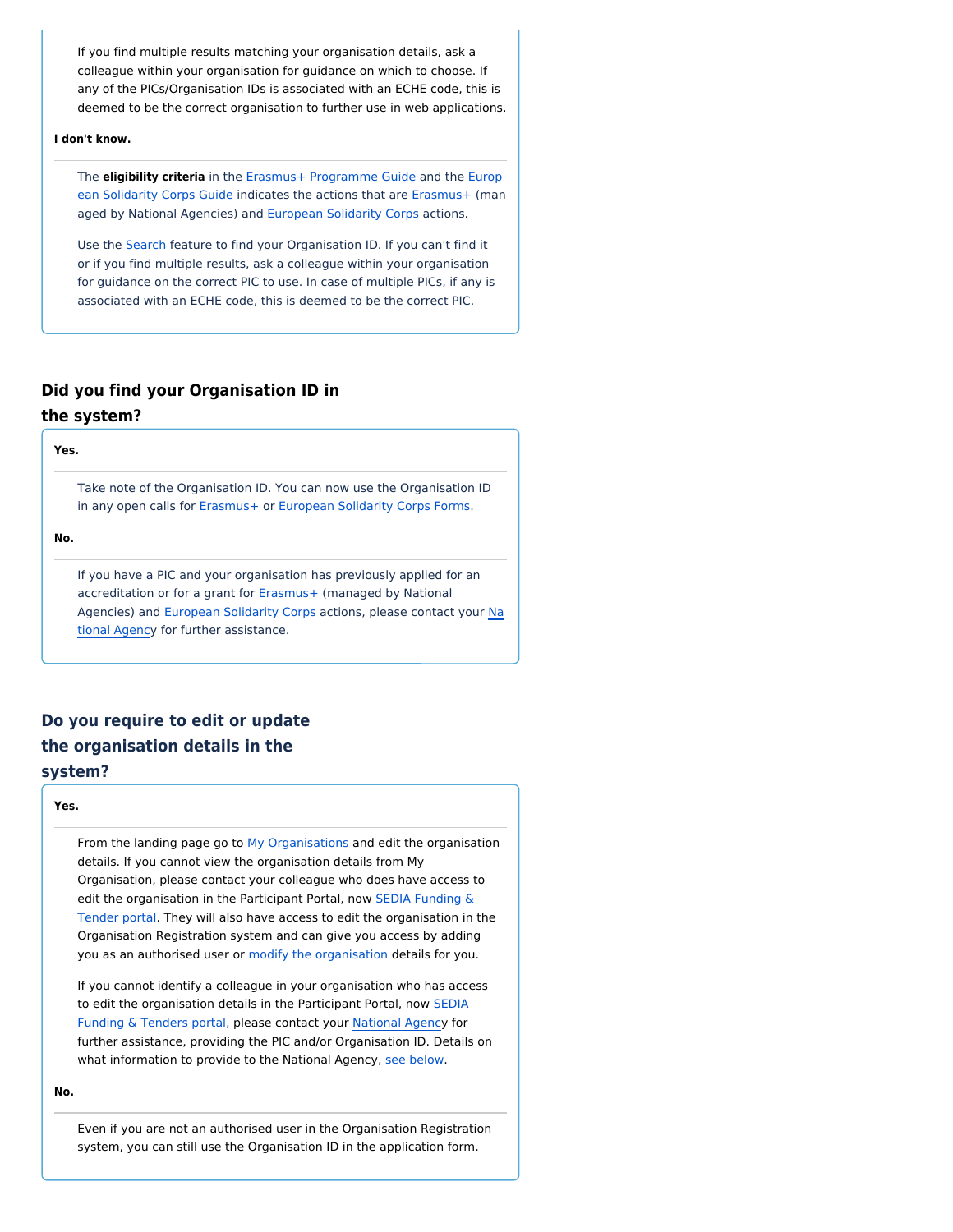**Nobody in my organisation has access to our organisation information in the Organisation Registration system. What can we do?** 

- 1. A duly checked representative of the organisation has to **contact the National Agency**; indicating that a user needs to have access to the organisation's information in the new Organisation Registration system.
- 2. The National Agency will ask for:
	- PIC (if relevant)
	- Organisation ID
	- First Name and Last Name
	- Professional email address
	- Main phone
	- Street name and number
	- Country, City and Postal code
	- (New) EU-Login associated with the Professional email address
	- (Old) email address associated with the authorised user to be deleted (if relevant)
- 3. The National Agency will then check in their own project management system if indeed the requested user is not present for the specific organisation.
- 4. The National Agency will then take the necessary steps to have the account added.
- 5. The National Agency will then notify the organisation and authorised user once access is given. The access to the organisation information in the Organisation Registration system should work. The organisation will then display in the list of [My Organisations](https://webgate.ec.europa.eu/fpfis/wikis/display/NAITDOC/OID+My+Organisations) and the details can be accessed and updated, if needed.

<span id="page-3-0"></span>Introducing the Organisation Registration system for Erasmus+ and European Solidarity Corps.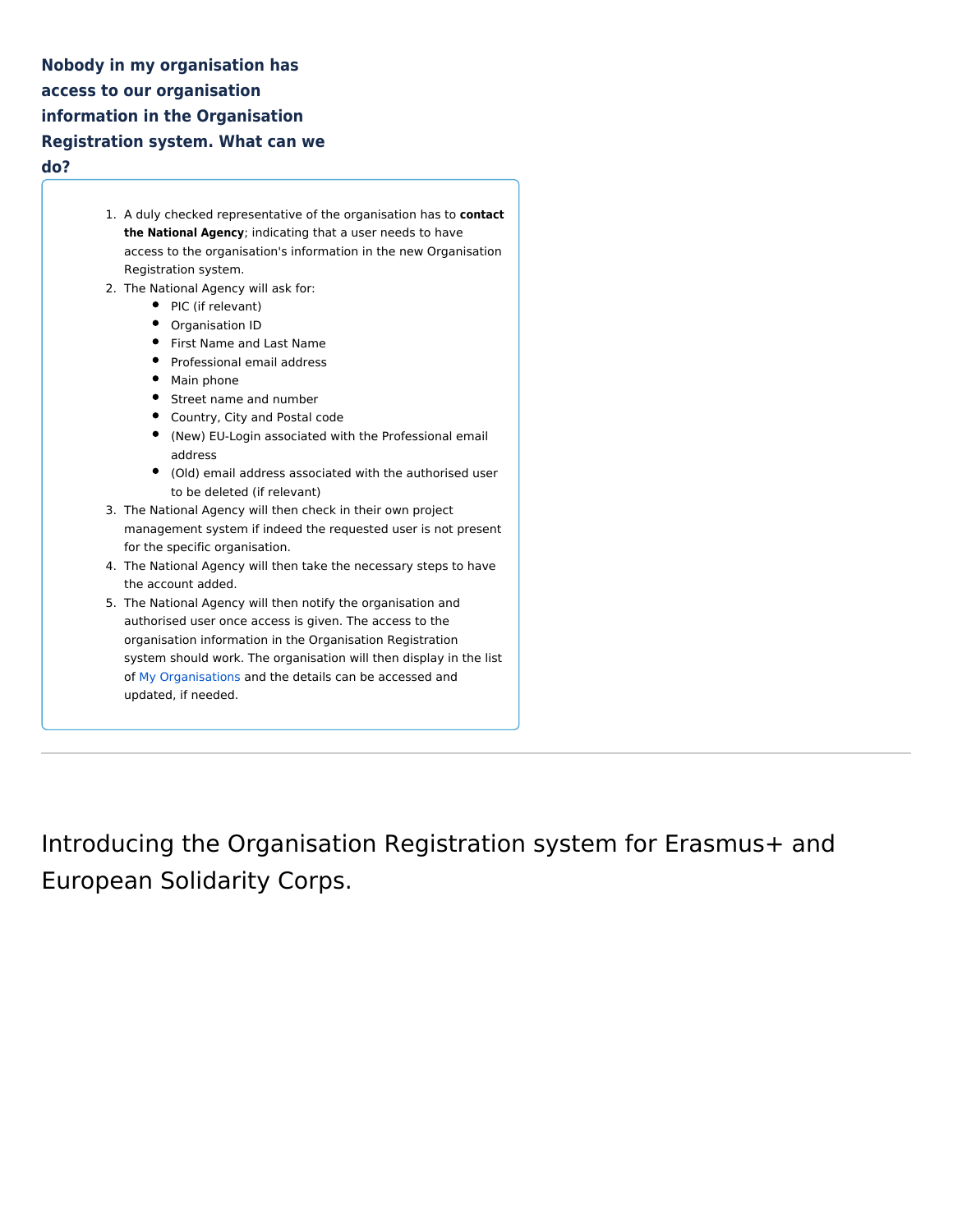Any organisation that wants to apply for an accreditation or for a grant under the European Commission programmes must **register** and provide their basic legal and financial information.

For actions managed by the [Directorate General for Education, Youth, Sport and Culture](https://ec.europa.eu/info/departments/education-youth-sport-and-culture_en) (DG EAC) through the National Agencies, this is done in the **Organisation Registration system**, a new tool provided by DG EAC. These actions are referred to as **decentralised** actions and include part of the **Erasmus+ and European Solidarity Corps** programmes. For the [Erasmus+](https://ec.europa.eu/programmes/erasmus-plus/resources/programme-guide_en) and [European Solidarity Corps](https://ec.europa.eu/youth/solidarity-corps/how-to-apply_en) programmes, please check the relevant programme guides and websites to identify whether the actions you applied for in the past or plan to apply for are centralised or decentralised.

The exception to this is the ongoing European Solidarity Corp Quality Label (ESC52) application which still uses the Participant Identification Code (PIC) obtained from the Participant Portal, now [SEDIA Funding & Tenders portal](https://ec.europa.eu/info/funding-tenders/opportunities/portal/screen/home).

After registration, a unique identifier is assigned to the organisation. This is the **Organisation ID**, which will be used for applications and also as a reference by the European Commission and National Agencies in future interactions.

For **centralised** actions within the Erasmus+ and European Solidarity Corps programmes, registration is carried out in the Participant Portal, now [SEDIA Funding & Tenders portal](https://ec.europa.eu/info/funding-tenders/opportunities/portal/screen/home). These actions are managed by the [Education, Audiovisual and Culture Executive Agency](https://eacea.ec.europa.eu/homepage) (EACEA) together with other programmes such as Creative Europe, Europe for Citizens, EU Aid Volunteers. Registration in the portal will result in a **Personal Identification Code**, referred to as the **PIC**. Please visit the Funding & Tender portal, for specific instructions and additional information.

Organisations willing to participate in both the decentralised and centralised actions of the Erasmus+ and European Solidarity Corps programmes must use both systems and will have two distinct and unique identifiers: the PIC and the Organisation ID.

If you are a new user, you must create an [EU Login](https://webgate.ec.europa.eu/fpfis/wikis/display/NAITDOC/EU+Login+-+European+Commission+Authentication+Service) account before registering your organisation in the Organisation Registration system or the Funding & tender portal.

#### **Information**

Please see the *eligibility criteria* in the [Erasmus+ Programme Guide](https://ec.europa.eu/programmes/erasmus-plus/resources/programme-guide_en) and the [European Solidarity Corps Guide](https://ec.europa.eu/youth/solidarity-corps/resources-and-contacts_en) to find out where to submit your specific accreditation/grant application for these two programmes and where to register your organisation.

# <span id="page-4-0"></span>How do I register my organisation in the Organisation Registration system?

#### **Important**

Only register your organisation once, even if you intend to participate in multiple calls for proposals.

As an authorised user representing your organisation, you will provide all the required information on your organisation in the Organisation Registration system.

To avoid multiple registrations of the same organisation, before you start the registration process, please use the available **search** functionality to identify any similar organisations. This will allow you to decide whether an already existing Organisation ID can be used within a Web Application Form or whether you should register your organisation for the first time. See [How to search for organisations](https://webgate.ec.europa.eu/fpfis/wikis/display/NAITDOC/OID+How+to+search+for+organisations) for more details. If you find multiple results matching your organisation's details, ask a colleague within your organisation for guidance on which to choose. If any of the PICs/Organisation IDs is associated with an ECHE code, this is deemed to be the correct organisation to further use in web applications.

Please keep the legal data of your organisation and programme-related information at hand. You can check the information you will need for the registration in the documentation of the specific call for proposals. You have to register your organisation **before** submitting your application form.

After submitting all the information needed to register your organisation, you will obtain a unique **Organisation ID**. This Organisation ID can be used immediately to apply for decentralised actions while awaiting certification by the responsible National Agency.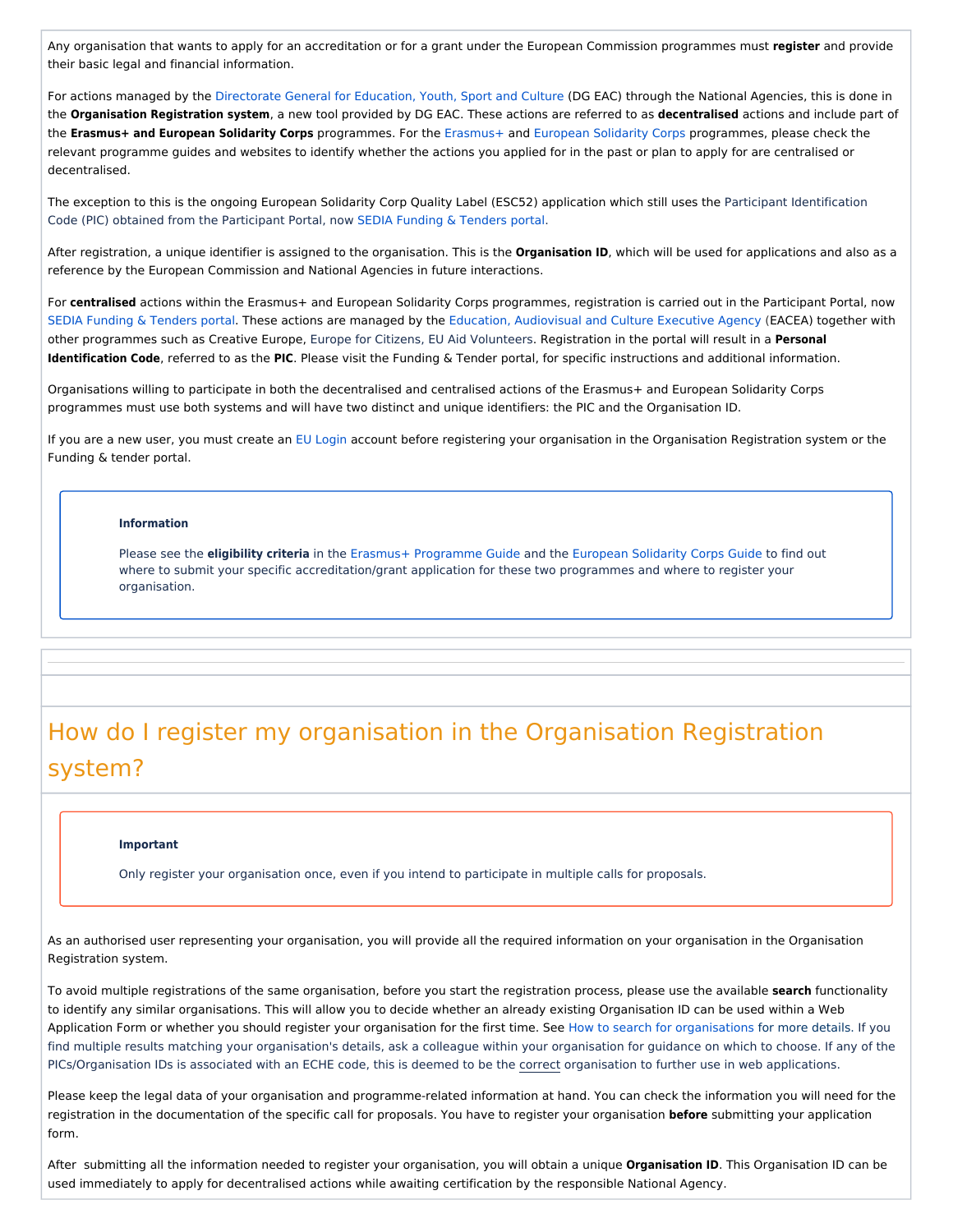## **I already have a PIC, do I need an Organisation ID?**

Yes, the **Organisation ID** must be used in all future open calls for [Erasmus+](https://webgate.ec.europa.eu/erasmus-applications/screen/home) or [European Solidarity Corps Forms](https://webgate.ec.europa.eu/web-esc/screen/home) actions managed by National Agencies. This excludes the ongoing European Solidarity Corp Quality Label (ESC52/Call year 2019) application, which will still use the Participant Identification Code (PIC) obtained from the Participant Portal, now [SEDIA Funding & Tender portal.](https://ec.europa.eu/info/funding-tenders/opportunities/portal/screen/home)

If in the past you already used your PIC to apply for decentralised Erasmus+ or European Solidarity Corps projects, you do not need to re-register in the Organisation Registration system. The organisation details have been transferred from the Participant Portal, now SEDIA Funding & Tender [portal,](https://ec.europa.eu/info/funding-tenders/opportunities/portal/screen/home) to the Organisation Registration system and a unique Organisation ID was assigned automatically to your organisation.

If you were a self-registrant, LEAR or an account administrator managing your organisation's PIC then you already have access to the new Organisation Registration system. Simply log in to the new system using your existing EU Login credentials and manage your organisation data from [OID My Organisations](https://webgate.ec.europa.eu/fpfis/wikis/display/NAITDOC/OID+My+Organisations).

It is possible to find the Organisation ID using the available [search](https://webgate.ec.europa.eu/fpfis/wikis/display/NAITDOC/OID+How+to+search+for+organisations) functionality and your PIC.

## **I don't know if I have an Organisation ID or a PIC.**

Just in case, double check that your organisation has not been previously registered using the [Search](https://webgate.ec.europa.eu/fpfis/wikis/display/NAITDOC/OID+How+to+search+for+organisations) feature. Once you are certain it is not registered, please [register](https://webgate.ec.europa.eu/fpfis/wikis/display/NAITDOC/OID+How+to+register+an+organisation) your organisation.

If you find multiple results matching your organisation details, ask a colleague within your organisation for guidance on which to choose. If any of the PICs/Organisation IDs is associated with an ECHE code, this is deemed to be the correct organisation to further use in web applications.

## **Where to register for the Erasmus Charter for Higher Education (ECHE)?**

As the **Erasmus Charter for Higher Education (ECHE)** is awarded by the Education, Audiovisual and Culture Executive Agency (EACEA), a higher institution must register in [SEDIA Funding & Tender portal](https://ec.europa.eu/info/funding-tenders/opportunities/portal/screen/home), and then use the PIC to apply for the Charter. If awarded the ECHE, the institution can:

- use the PIC to apply for Erasmus+ centralised actions, i.e. [call for proposals managed by EACEA.](https://eacea.ec.europa.eu/erasmus-plus/funding_en)
- register in the new EAC Organisation Registration system and use the newly created Organisation ID to apply for [Erasmus+ decentralised](https://ec.europa.eu/programmes/erasmus-plus/resources/programme-guide_en) act ions. The PIC should be mentioned when registering the organisation here.

**•** [Erasmus Charter for Higher Education](https://ec.europa.eu/programmes/erasmus-plus/resources/documents/applicants/higher-education-charter_en)

**European Solidarity Corps.**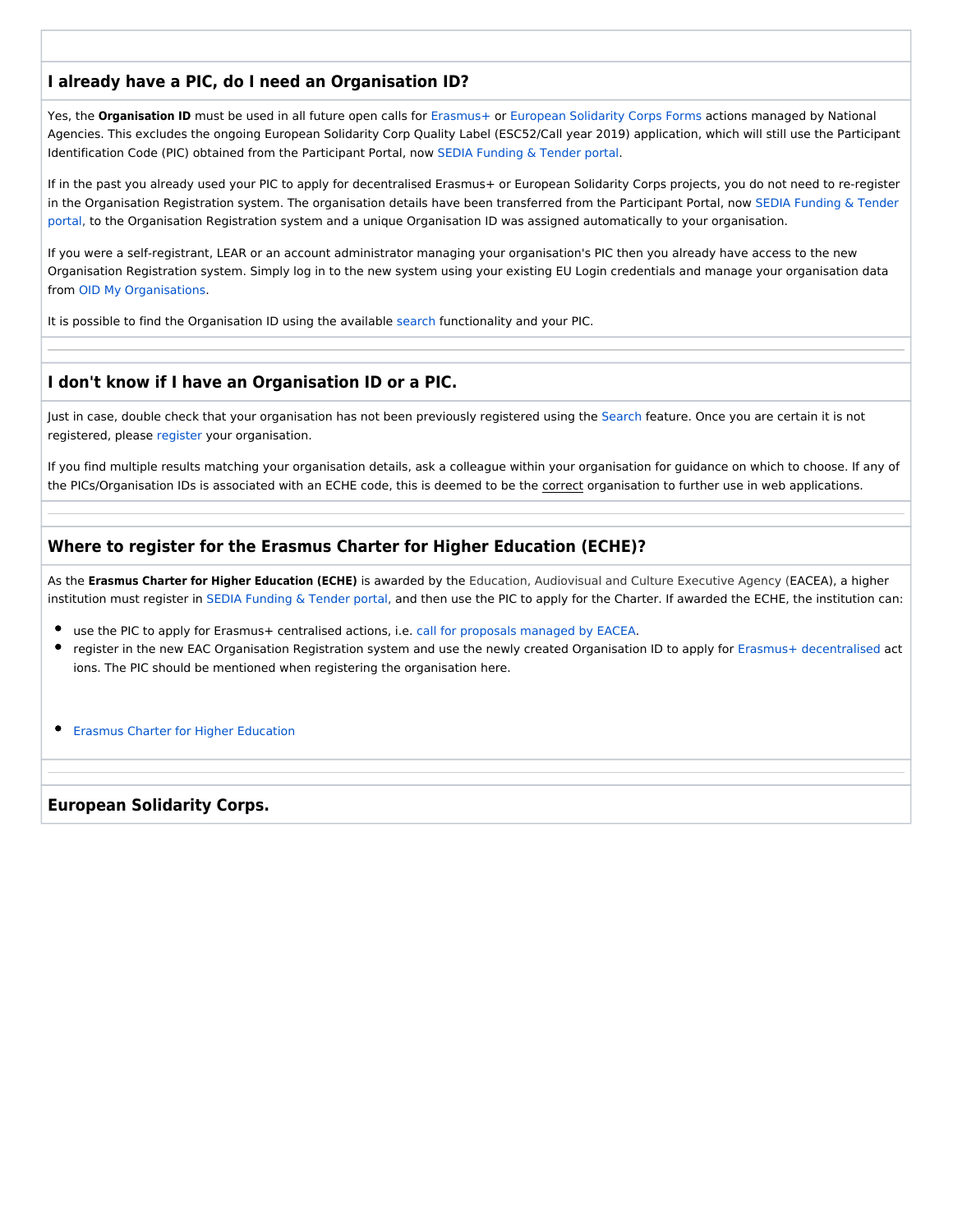The **European Solidarity Corps Quality Label** is awarded by the National Agencies or EACEA.

Organisations wishing to participate in European Solidarity Corps activities are required to register for the **ongoing call year, 2019**, first in the [SE](https://ec.europa.eu/info/funding-tenders/opportunities/portal/screen/home) [DIA Funding & Tender portal](https://ec.europa.eu/info/funding-tenders/opportunities/portal/screen/home) and retrieve a PIC. This PIC is then used to apply for the European Solidarity Corp Quality Label (ESC52/Call year 2019). Secondly it is required to register the organisation in the [Organisation Registration system](https://webgate.ec.europa.eu/erasmus-esc/organisation-registration), indicating the PIC during the registration process, and obtain an Organisation ID. The Organisation ID is then used to apply for other European Solidarity Corps activities, with the exception of ESC14 - Volunteering Teams in high priority areas.

Groups of young people wishing to implement solidarity projects also need to register in the Organisation Registration system and obtain a single Organisation ID.

As of **call year 2020,** organisations wishing to participate in European Solidarity Corps activities are only required to register in the [Organisation](https://webgate.ec.europa.eu/erasmus-esc/organisation-registration)  [Registration system.](https://webgate.ec.europa.eu/erasmus-esc/organisation-registration) Thus, they will use the Organisation ID to apply for both the Quality Label and subsequently for other European Solidarity Corps activities.

Groups of young people wishing to implement solidarity projects also need to register in the Organisation Registration system and obtain a single Organisation ID.

[European Solidarity Corps Quality Label](https://ec.europa.eu/youth/solidarity-corps/quality-label_en)

## <span id="page-6-0"></span>How will the organisation information be verified?

The organisation details will be verified by different institutions depending on the part of the programme and the institution handling the request. The verification is only done when needed, usually after a grant proposal is successfully evaluated.

## <span id="page-6-1"></span>Certification by the National Agency.

Registered organisations which apply for decentralised actions will have their details **certified by the National Agency** of the relevant participating country of the programme. All documents uploaded in the new Organisation Registration system will be checked by the National Agency. If approved, the organisation is considered certified by the National Agency. Until certification is completed, the Organisation ID status in the Organisation Registration system displays **Registered**.

If an organisation applies for [Vocational Education and Training](https://ec.europa.eu/programmes/erasmus-plus/opportunities/vet-learners-and-staff_en) (VET) and [Higher Education mobility consortia accreditation,](https://ec.europa.eu/programmes/erasmus-plus/higher-education-mobility-consortia_en) the organisation will also go through certification by the National Agency.

After successful NA Certification, the status of your Organisation ID in the Organisation Registration system is updated to **NA Certified**.

## <span id="page-6-2"></span>Validation by the Research Executive Agency (REA).

Grant requests for centralised projects under Creative Europe, Erasmus+, Europe for Citizens, EU Aid Volunteers are handled by the Education, Audiovisual and Culture Executive Agency (EACEA), therefore the organisation is verified and **validated** by REA in Brussels.

This process is referred to as **[validation of legal entities.](http://ec.europa.eu/research/participants/data/ref/h2020/grants_manual/lev/h2020-rules-lev-lear-fvc_en.pdf)**

<span id="page-6-3"></span>Requests for Accreditation handled by EACEA.